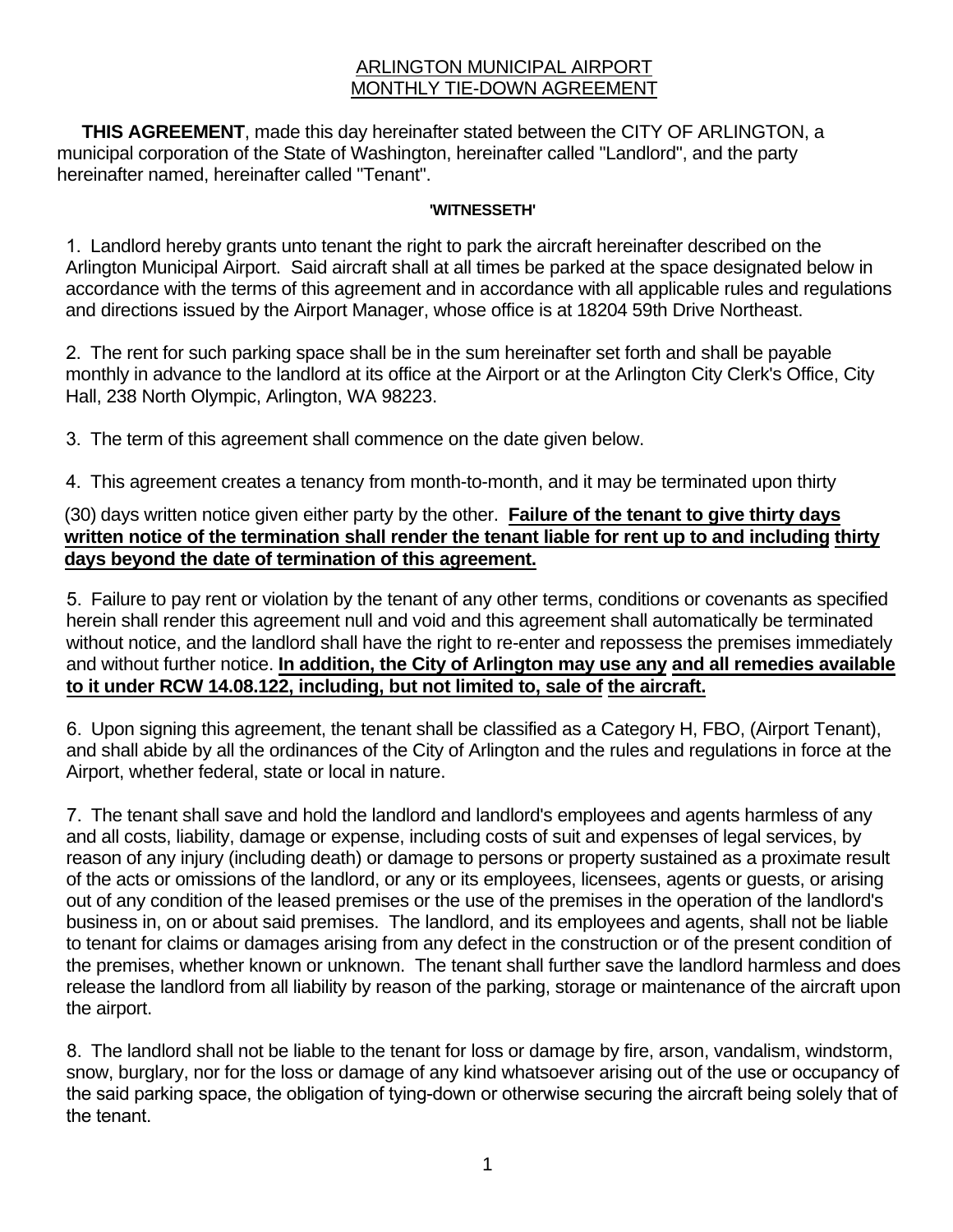9. This is an agreement for ground rental only for parking described aircraft, and does not include services of any kind or description. The tenant assumes full responsibility for the proper tying-down of his aircraft, and the landlord and its agents shall have no responsibility in such regard for the discovery or failure of the tenant to do so. Failure of ropes, bolts, hardware or any equipment for tying-down aircraft shall give rise in no case to any claim for damages against the landlord, its agents, servants or employees.

10. The tenant shall be liable for all costs and expenses incurred by the landlord in enforcing the terms of this agreement or in the collection of amounts due hereunder, including reasonable attorney's fees.

11. Any notice provided for herein shall be given to the landlord by delivering the same to the landlord at the address hereinafter given. Any notice directed to the tenant may be mailed to the tenant at the address given in this agreement, or if such address of the tenant is unknown, may be posted upon the aircraft. In either case, such notice shall be sufficient.

12. The tenant shall place no signs upon the premises nor charge the appearance of the premises without the written permission of the landlord. The tenant shall observe good housekeeping practices in his assigned parking place, keep the area free from debris, and not create a fire or other hazard.

13. This agreement shall not wholly or in part be assigned by the tenant, and the tenant shall have no right to sublet the premises.

14. No wrecked or dismantled aircraft shall be parked in the parking space longer than one week without the landlord's permission.

15. Aircraft parked outside at KAWO must be in airworthy condition or have the ability to become airworthy in a period no longer than 6 months. Aircraft that are in unairworthy condition longer than 6 months will be subject to removal at owner's expense.

16. The landlord shall have full right of inspection at all reasonable times.

17. Neither the landlord nor its agents or employees shall have any responsibility to notify the tenant of expected windstorm or snowfall, and under no circumstances shall the landlord or its agents or employees be liable to the tenant for failure to notify the tenant of such expected weather conditions even though it may have notified some tenants.

18. The tenant shall be solely responsible for furnishing all equipment necessary to properly secure (tiedown) his aircraft, including ropes, bolts, hardware and wheel chocks, and all such equipment shall at all times be kept by the tenant in excellent condition.

19. The tenant shall not set the brakes on his aircraft when it is tied down.

20. If, in the judgment of the landlord, the tenant fails to properly secure his aircraft, and as a result thereof the aircraft does or may subject other aircraft to damage by collision, the landlord may declare the tenancy forfeited and the same thereby terminated.

21. At any time after the termination of this agreement in the manner herein provided, the landlord may without further notice take possession of the aircraft and store the same at such place and in such manner as the landlord may deem desirable, including but not limited to the tying down of the aircraft at any parking space and chaining and locking the same until such time and other applicable charges have been paid, and such storage charges have been paid, and such storage costs or tie-down costs of said